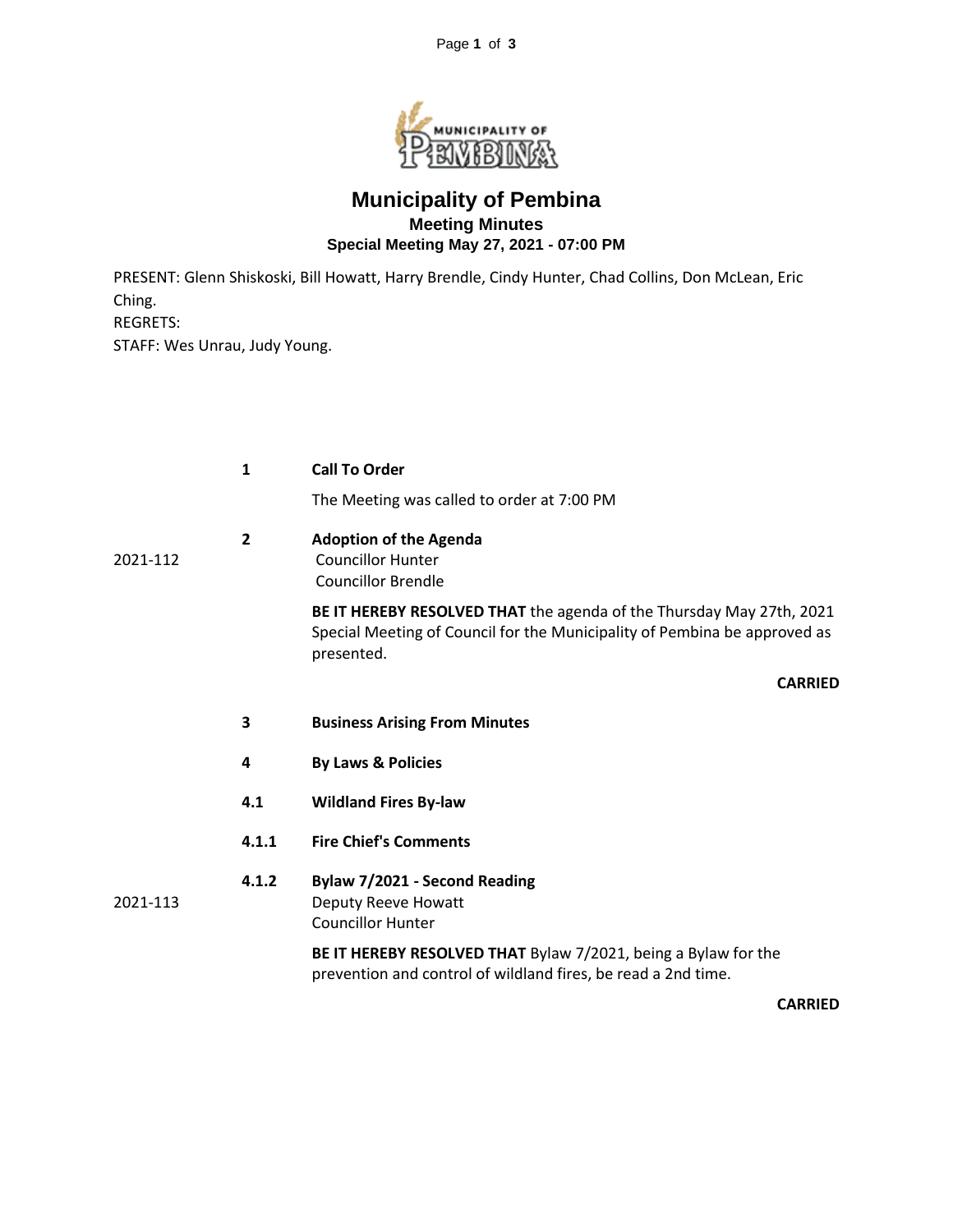2021-114

2021-115

## **4.1.3 Bylaw 7/2021 - Third Reading** Councillor Collins

Councillor Ching

**BE IT HEREBY RESOLVED THAT** Bylaw 7/2021, being a Bylaw for the prevention and control of wildland fires, be read a 3rd and final time and be signed and sealed and therefore passed as a bylaw of the Municipality of Pembina.

| Name                | Yes          | No | Abstained | Absent |
|---------------------|--------------|----|-----------|--------|
| Harry Brendle       | $\checkmark$ |    |           |        |
| <b>Eric Ching</b>   | $\checkmark$ |    |           |        |
| <b>Chad Collins</b> | $\sqrt{}$    |    |           |        |
| <b>Bill Howatt</b>  | $\sqrt{ }$   |    |           |        |
| Cindy Hunter        | $\checkmark$ |    |           |        |
| Don Mclean          | $\checkmark$ |    |           |        |
| Glenn Shiskoski     |              |    |           |        |

**CARRIED**

- **5 Correspondence**
- **5.1 Water Coop Usage Report (2014-2021)**
- **6 General or Other Business**
- **7 In Camera**
- **7.1 \*\*Chad Collins declared a conflict and exited the Council Chambers\*\***

## **7.2 Into Camera**

Councillor Mclean Councillor Ching

**BE IT HEREBY RESOLVED THAT** Council move in Camera to discuss legal and/or personnel matters.

**AND BE IT FURTHER RESOLVED THAT** any matters discussed while In Camera, be held confidential until such time as discussed in an open meeting of Council.

2021-116 **7.6 Exit Camera** Deputy Reeve Howatt Councillor Brendle

> **BE IT HEREBY RESOLVED THAT** Council now move out of Camera and resume the Regular Meeting of Council.

**CARRIED**